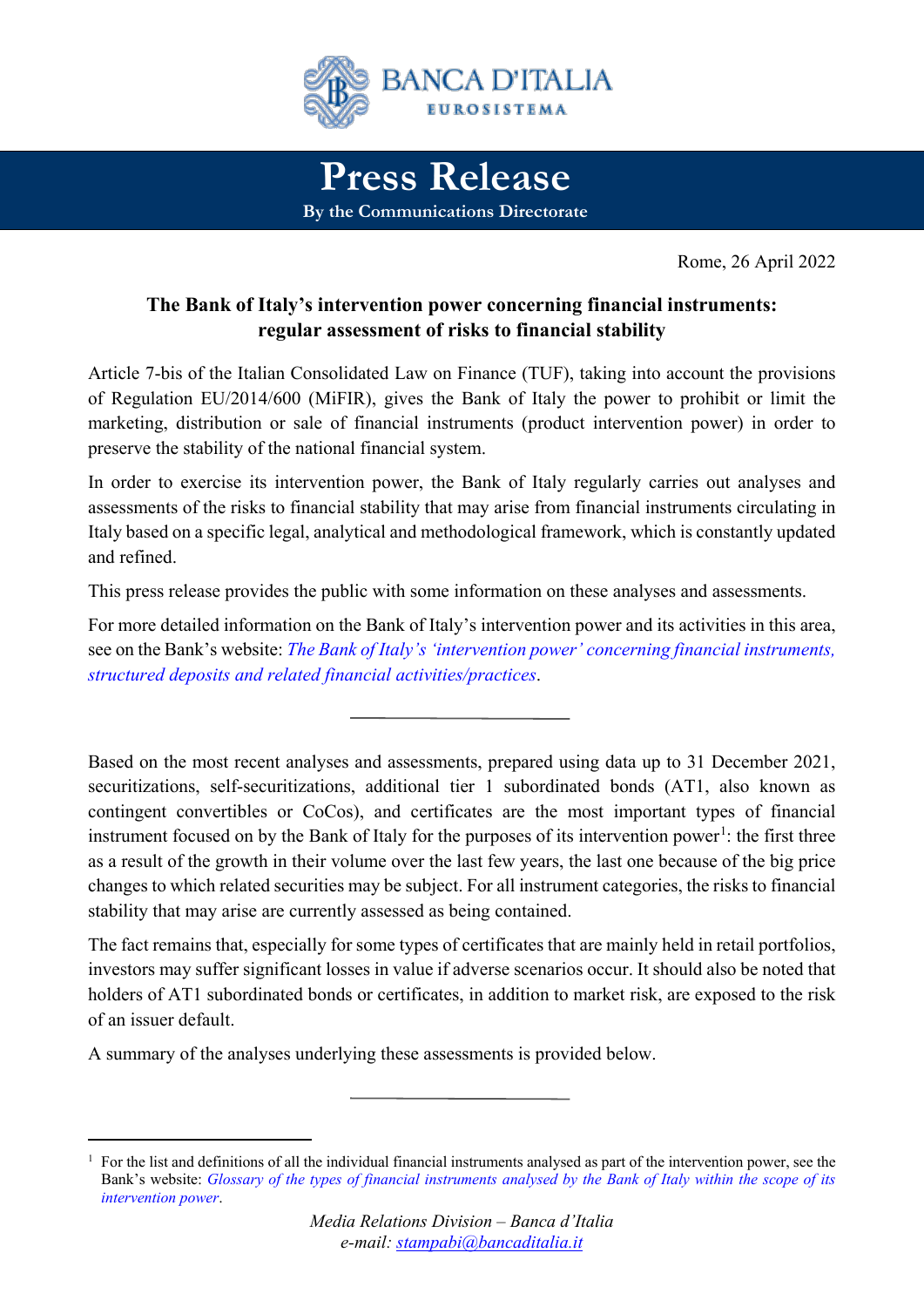

**Complex securities** – At the end of 2021, debt securities with a face value of around  $\epsilon$ 2,380 billion were in circulation in Italy, 16 per cent of which were instruments that can be considered complex.<sup>[2](#page-1-0)</sup> Among the latter, the most common were securitizations and self-securitizations (both accounting for 27 per cent of the total number of complex securities), subordinated bonds (23 per cent) and certificates (11 per cent; Figure 1).

The total value of complex securities has remained broadly stable over the past five years, but there has been a decline in structured bonds, partly offset by an increase in certificates (Figure 2). Market shares by holding sector have also remained relatively stable in recent years, with Italian banks holding around one third of the total value of the complex securities outstanding. Households' direct holdings of complex securities account for around 20 per cent of the value of their debt securities portfolio and are mainly represented by certificates and subordinated or structured bonds.

Based on the trend in outstanding volumes, securitizations, self-securitizations, subordinated bonds additional tier 1 (AT1, also known as contingent convertibles, CoCos) and certificates, they can currently be considered as potentially threatening financial stability. The values of the first two types of instrument increased until 2020 as a result of the sale of non-performing loans by banks and the use of securities deriving from securitizations in Eurosystem refinancing operations respectively; however, they are currently below previous peaks and did not record any particular increases in 2021. Volumes of AT1 bonds do not appear to be high in absolute terms, and the absence of these instruments among banks' holdings of AT1 bonds excludes any contagion risks relating to possible impairment losses. The risks to financial stability stemming from these three instrument categories can therefore be seen as contained.

Certificates are securities whose value may vary widely as a result of changes in the prices of the underlying financial instruments. Since mid-2020, the total value of outstanding certificates in Italy has remained broadly stable, at just above €40 billion; excluding those with fully or partially protected capital, about one half may be considered as very risky for their holders. The Bank of Italy monitors developments in this market, as any losses could affect the financial conditions of households, the sector that holds most of these instruments, and give rise to possible crises of confidence in financial intermediaries issuing or placing securities. The risks to financial stability stemming from certificates currently appear to be contained. This does not rule out that the losses that could be incurred by holders in the event of an adverse scenario could in some cases be significant.

**Complex derivatives** – Around 5 per cent of derivatives in the portfolio of Italian banks can be considered complex. Credit default swaps dominate, while other types of complex derivatives are not very common (Figure 3). At the end of 2021, the total notional value of complex derivatives (i.e. the sum of long and short positions) was  $\epsilon$ 295 billion, a level similar to that observed a year earlier. The historically low amount of derivatives currently in circulation in Italy suggests that there are no significant risks to financial stability associated with these instruments for the time being.

 $\overline{a}$ 

<span id="page-1-0"></span><sup>&</sup>lt;sup>2</sup> The securities (either complex or non-complex) considered for the possible exercise of the intervention power comprise the bonds and securitized financial instruments with characteristics typical of derivative contracts, such as certificates and covered warrants, while shares and investment funds are excluded.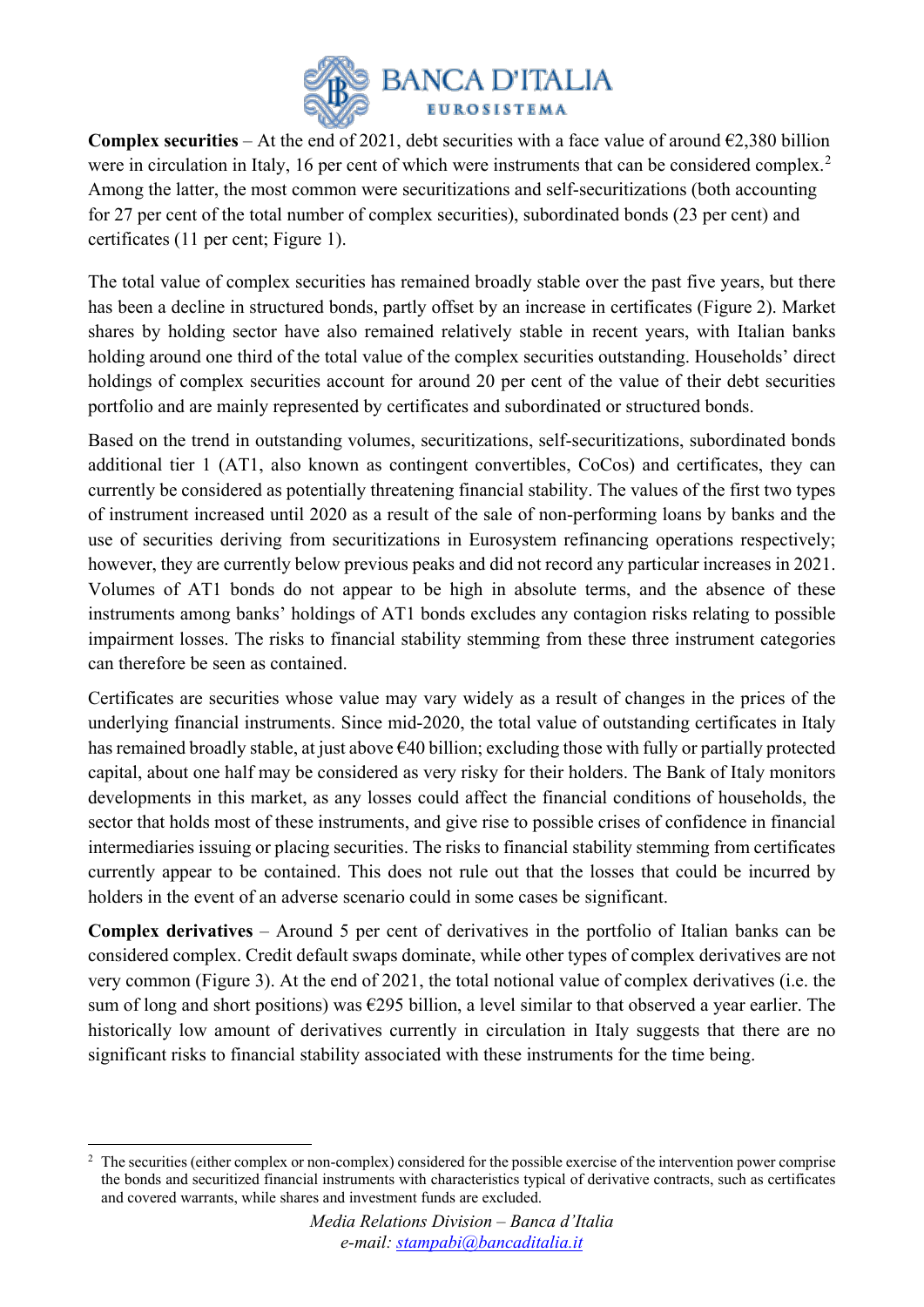

**Figure 1**

#### **Breakdown of complex securities by type** (1) *(data as at 31 December 2021; per cent)*



### **Figure 2**

**Amounts of complex securities by type of instrument and by holding sector** (1) *(data as at 31 December 2021; billions of euros)*



(1) The item 'other' in the panel of holders is a residual item that includes both the sectors of holders other than those shown and the cases where the holder sector is not available for the data reporting used.

### **Figure 3**



(1) The shares are calculated on the basis of the notional value of the instruments, which is the sum of the long and short positions.

For definitions of individual financial instruments, see the Bank of Italy's website: *[Glossary of the types of financial](https://www.bancaditalia.it/compiti/stabilita-finanziaria/potere-intervento/potere-glossario/index.html?language_id=1)  [instruments analysed by the Bank of Italy](https://www.bancaditalia.it/compiti/stabilita-finanziaria/potere-intervento/potere-glossario/index.html?language_id=1) within the scope of its intervention power*.

> *Media Relations Division – Banca d'Italia e-mail: [stampabi@bancaditalia.it](mailto:stampabi@bancaditalia.it)*